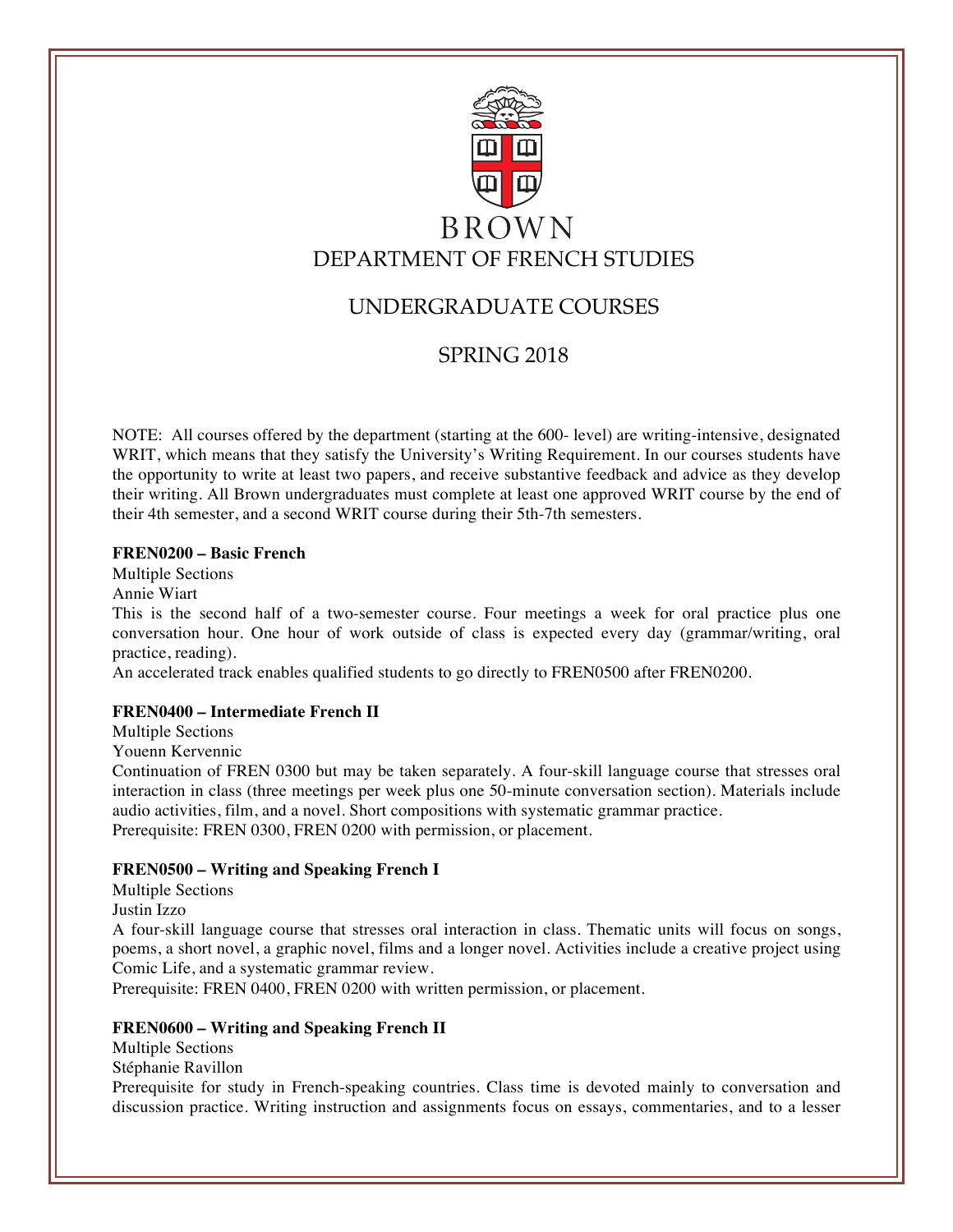degree, on story writing. Apart from reading assignments for discussion (press articles and literary excerpts), students select two novels to read. Prerequisite: FREN 0500 or placement.

#### **FREN0600 – Writing and Speaking French II : Literature**

M,W,F 2pm – 2 :50pm

Stéphanie Ravillon

Prerequisite for study in French-speaking countries. Continuation of FREN 500. Class time is devoted mainly to conversation and discussion practice. Same level as FREN 0600. This course is designed for students who are interested in literature. Discussions and writing assignments are based on a selection of literary texts from the Francophone world and introduce students to the analysis of literature. Prerequisite: FREN 0500.

#### **FREN0760A – Introduction à l'analyse littéraire**

M,W,F 2pm – 2:50pm

Thangam Ravindranathan

On what terms and with what tools can we "read" a literary text? An introduction to major genres (the short story, the novel, poetry, theater) of French and Francophone literature and to a range of analytical approaches to the text, including narrative theory, poetics and psychoanalysis. Readings will feature select 19th and 20th century works (Maupassant, Apollinaire, Ionesco, NDiaye) and excerpts from key analytic/theoretical writings (Benveniste, Todorov, Freud, Barthes, Bakhtin). Taught in French. WRIT

# **FREN1110F – Le Roman contemporain**

M,W,F 12pm – 12:50pm

Thangam Ravindranathan

In this course we will read a selection of French and Francophone novels from 1985 to 2015. Authors include Patrick Modiano, Marie NDiaye, Lydie Salvayre, Marie Redonnet, Jean-Philippe Toussaint and Laurent Mauvignier. Placing these novels in dialogue with key voices from critical theory (Cixous, Barthes, Derrida, Kristeva), we will pursue through the semester a sustained reflection on major contemporary "problematics" including identity, subjecthood, hospitality, history, genealogy, gender, memory and ghosts. Taught in French. WRIT

Prerequisite: a course at the 0600- or 0700-level or equivalent proficiency.

# **FREN1320F- La Communauté**

T, 4:00pm-6:30pm

Laura Odello

What do we mean when we say "we"? What does it mean to "be with," and what do we share with one another? This class ponders such questions, incessantly asked by 20th-century French literature and thought, by studying works that confront the necessity and difficulty of life in common, be it in the community of a family, society, friendship, lovers, or artists. Authors read include Marguerite Duras (*La Maladie de la mort*), Maylis de Kerangal (*Naissance d'un pont*), Maurice Blanchot (*La Communauté inavouable*), Jean-Luc Nancy (*La Communauté désœuvrée*), Jacques Rancière (*Aux bords du politique*), and Georges Bataille's journal *Acéphale*. Taught in French. WRIT

Prerequisite: a course at the 0600- or 0700-level or equivalent proficiency.

#### **FREN1410I – Sorcellerie et Renaissance: le sort de la sorcière**

T,Th 2:30pm – 3:50pm

Virginia Krause

An interdisciplinary exploration of witches and witchcraft in Renaissance France based on close analysis of primary texts-confessions from trials, iconography, literary texts, and witchcraft theory. Topics include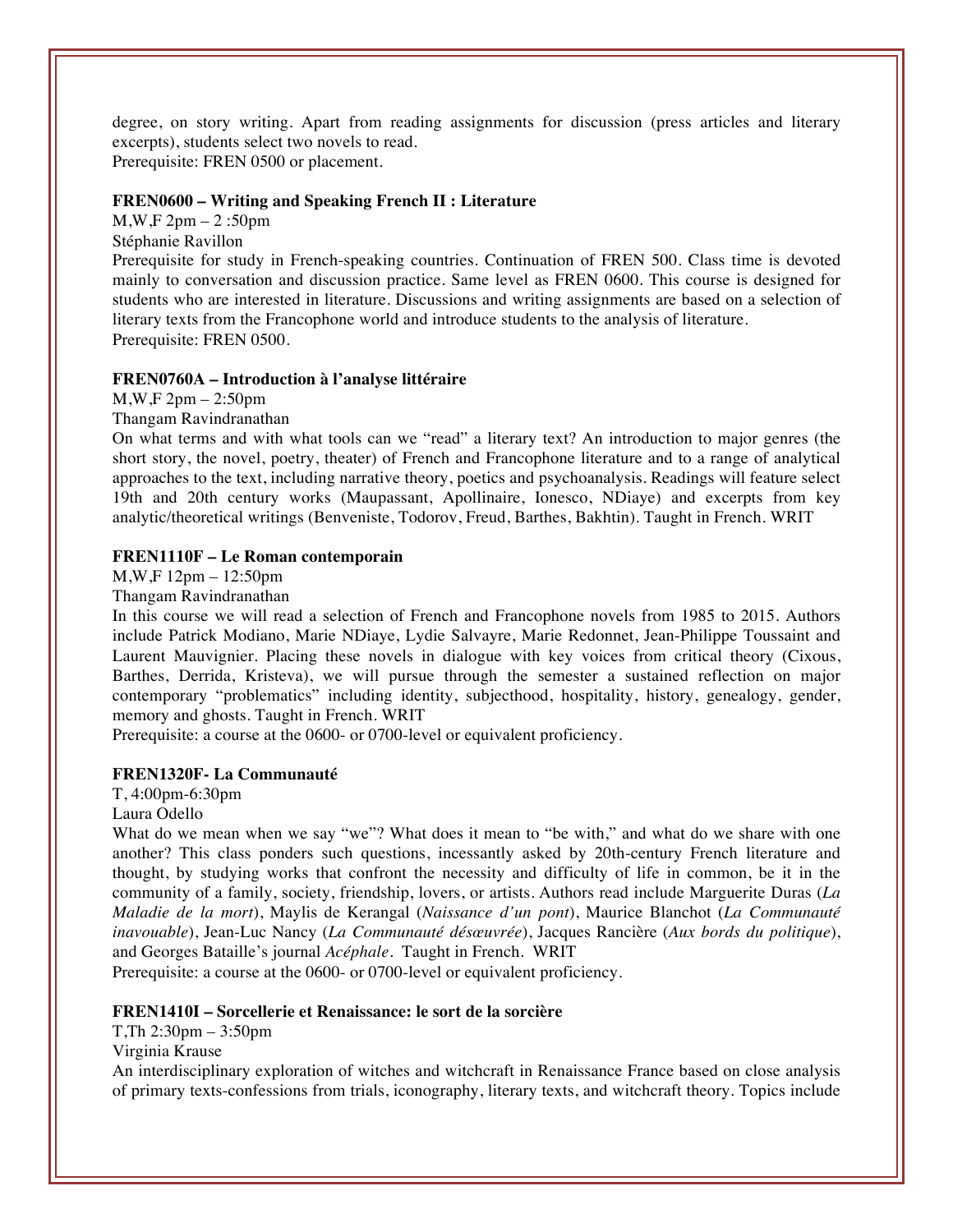the trial of Joan of Arc, the science of demons, skepticism, and the nature of belief. Readings in Montaigne, Mauss, among others. Taught in French. WRIT Enrollment limited to 20. Prerequisite: a course at the 0600- or 0700-level or equivalent proficiency.

#### **FREN1510C –Advanced Oral and Written French: A table !**

T,Th 1pm – 2:20pm

Annie Wiart

Thematic units with different approaches to French cuisine and the French meal, such as regional cuisine, meals in literature and at the movies, radio-TV culinary shows, political and economical considerations, and, of course, a practical unit on how to compose, prepare and eat a French meal. Follows FREN 0600 in the sequence of language courses. Development of oral skills via presentations, debates, conversation, and discussion based on the various topics. Writing activities: essays, translations, commentaries, journals, creative descriptions and stories, etc. Taught in French. WRIT

#### **FREN1510H –Advanced Oral and Written French: A nous deux la mode**

M,W,F 10am – 10:50am

Stéphanie Ravillon

A bird's eye view of the fashion world, we will explore the birth and evolution of the French fashion industry (from the development of department stores to the birth and rise of Haute Couture), its impact on society and social change, as well as its relationship with art and advertisement. Materials range from literary excerpts to journalistic texts, online resources, and films, and will include portraits of fashion designers, studies of iconic fashion pieces, descriptions of techniques and crafts, and analyses of fashion shows. Activities include presentations, discussion, essays, commentaries, and the creation of a trend book. Taught in French. WRIT

# **FREN1610C – Advanced Written French: Atelier d'écriture**

M,W,F 11am – 11:50am

Youenn Kervennic

An advanced course in (functional or creative) writing. The workshops range from practice in interpersonal communication (letters) to essays and various forms of narration. Recommended to students returning from a study-abroad program, students with a native French background who lack formal training in writing, or post-FREN 1510 students. Exercises for each workshop plus a final writing project. Taught in French. WRIT

Prerequisite: FREN 1510. Enrollment limited to 15.

#### **FREN1710E – Machines de guerre: Violence et société en Afrique Francophone**

M,W,F 1pm-1:50pm

Justin Izzo

From civil war in Ivory Coast to terrorism in Mali, war and violence in Francophone Africa both provoke and respond to debates about France's colonial legacy and continued presence on the continent. Yet these phenomena have much to tell us about emerging social relations, new forms of politics, and how ordinary Africans view the future—their own, that of their countries, and of the continent as a whole. This course studies these and related questions in a variety of media, including anthropological texts, written testimonies, novels, documentary films, philosophy, and investigative journalism. Taught in French. WRIT

Prerequisite: a course at the 0600- or 0700-level or equivalent proficiency.